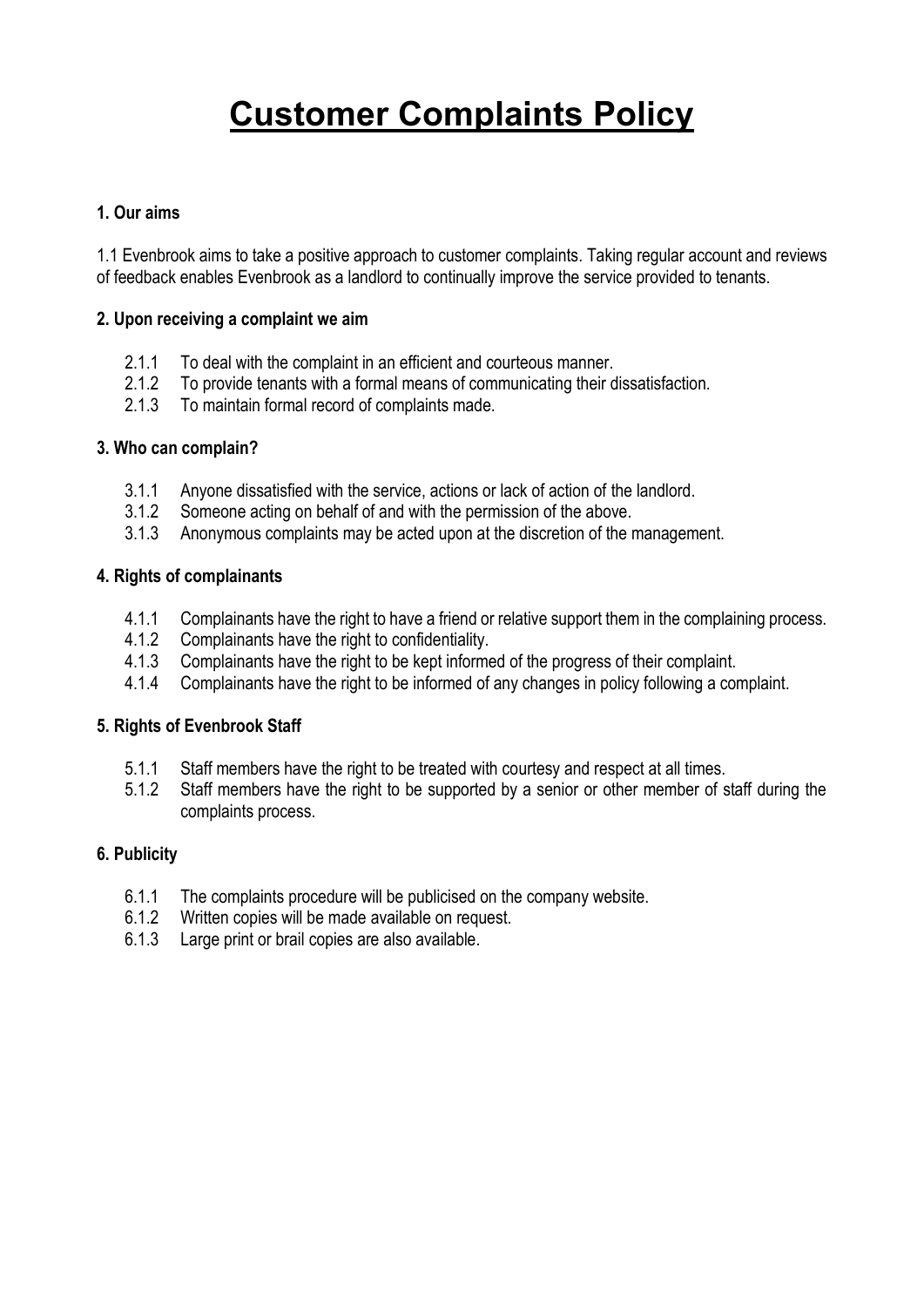# **7. How to complain**

- 7.1.1 Complaints may be made in writing, by email or by telephone.
- 7.1.2 Complaints do not need to be addressed, in the first instance, to the department concerned.
- 7.1.3 Any member of the Evenbrook team may accept and log an initial complaint.
- 7.1.4 Complaints made via email should be addressed to complaints@evenbrook.co.uk
- 7.1.5 Written complaints should be marked for the attention of the appropriate department and addressed to:

Evenbrook Group 4 th Floor, Brecon House Browns Green Birmingham B20 1FE

# **8. Stages of Complaint**

Complaints can be set out in three stages as detailed below:

#### **8.1 Stage 1: Informal**

8.1.1 Wherever possible the complaint will be dealt with quickly and informally, at the time or within a few days. It is envisaged that the vast majority of complaints will be resolved in this way.

#### **8.2 Stage 2: Formal Investigation**

- 8.2.1 Where complaints can not be resolved immediately or where complainants remain dissatisfied following stage one, a formal investigation is to be undertaken.
- 8.2.2 This investigation will be undertaken by a more senior member of staff than investigated the matter at the first stage.
- 8.2.3 The investigating member of staff will be a member of the department concerned.
- 8.2.4 The member of staff will be responsible for ensuring that a thorough investigation is carried out and for the reporting of the findings of the investigation.
- 8.2.5 Where appropriate some complaints may be directly referred to stage 2.

#### **8.3 Stage 3: Review**

- 8.3.1 If the complainant continues to be dissatisfied following stage 2, the complaint can be reviewed by the Director.
- 8.3.2 The Director will be responsible for ensuring a full and thorough review is carried out.
- 8.3.3 The actual review may be delegated as appropriate.
- 8.3.4 The Director will also be responsible for ensuring that the results of the review are communicated to all relevant parties.

#### **9. Cross Departmental Complaints**

9.1.1 If a complaint should involve more than one department, a 'lead' department will be nominated to address the issue and liaise with the complainant.

#### **10. Letters of Acknowledgement**

- 10.1 Shall set out:
	- When the complaint was made
	- Where the complaint was made (if appropriate)
	- Who took the complaint
	- The nature of the complaint
	- Who will be handling the complaint
	- The expected resolution timescale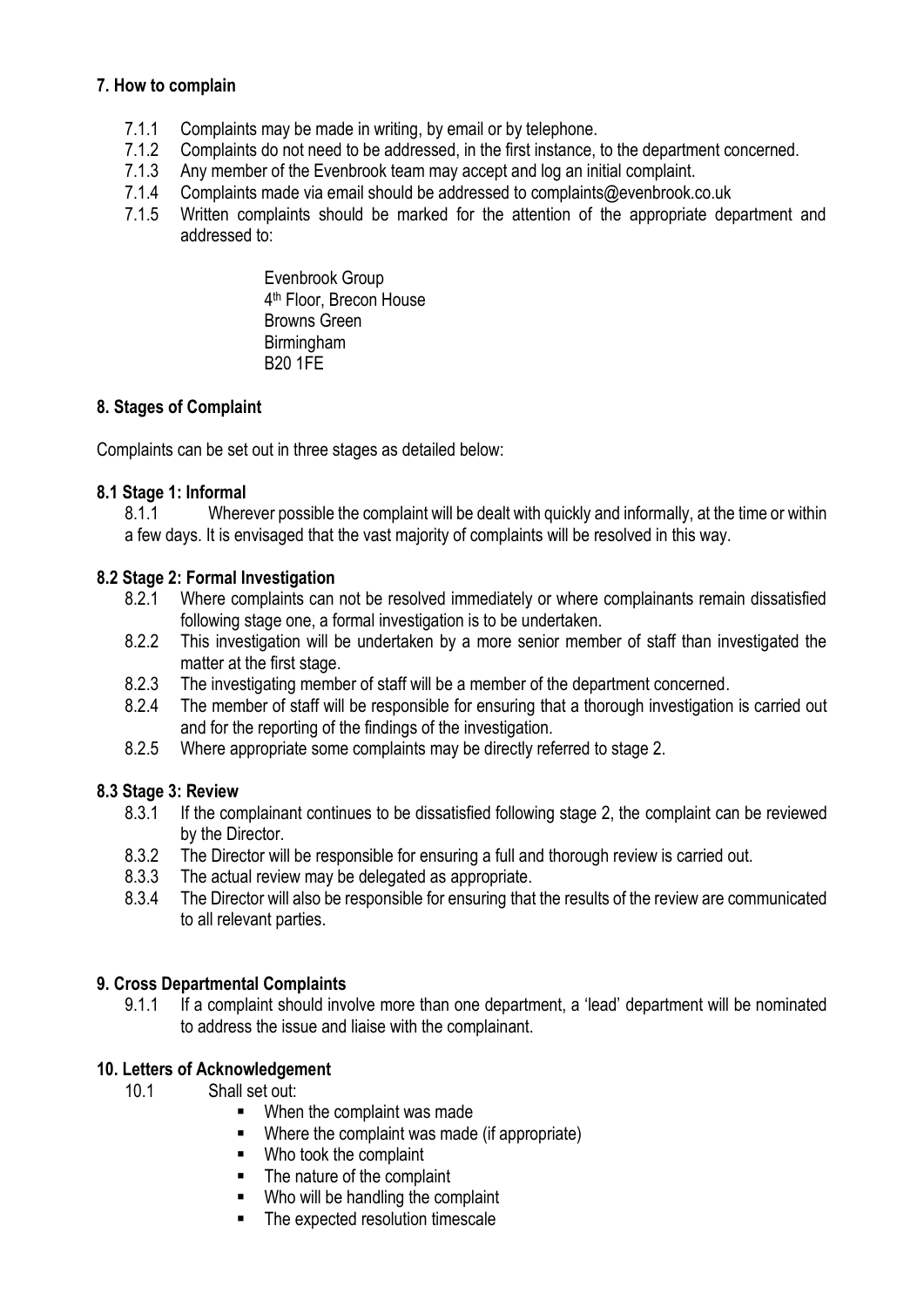# **11. Procedure**

# **11.1 Stage One Procedure**

- 11.1.1 The purpose of stage one is to try to resolve the complaint informally and at the first opportunity.
- 11.1.2 The person receiving the complaint will record it and either formally acknowledge or fully resolve the complaint in writing within three working days.
- 11.1.3 If the complaint cannot be immediately resolved, the complainant will be advised that further enquiries will be carried out and a response will be made as soon as possible and within a maximum of 10 working days.
- 11.1.4 If the complaint cannot be resolved within 20 working days of the original complaint, the complainant will be informed of the reasons by written correspondence and the complainant will be offered the opportunity to progress to stage 2.
- 11.1.5 The full response at stage one will advise the complainant of their right to escalate the complaint to stage 2 if they are not satisfied with the outcome of the stage 1 investigation and resolution.
- 11.1.6 The complainant will be advised that they have a maximum of 28 days within the date of the full response letter to take any further action.

# **11.2 Stage Two Procedure**

- 11.2.1 The purpose of stage 2 is to formally investigate the complaint, consider the findings and make a decision about the outcome.
- 11.2.2 Stage 2 procedure will be implemented:
	- When a complaint cannot be resolved at stage 1
	- When the person complaining is not satisfied with efforts to resolve the complaint at stage 1
	- When the complainant wishes (and an appropriate senior member of staff agrees) to start proceedings at the formal investigation stage
- 11.2.3 All formal complaints are to be recorded in writing by the receiving member of staff and forwarded to an appropriately senior member of staff in the department concerned.
- 11.2.4 A member of staff is appointed to ensure a formal investigation is undertaken.
- 11.2.5 The appointed member of staff must ensure all actions are logged and recorded and that all progress is made within set timescales.
- 11.2.6 The investigating member of staff will normally require the cooperation of other departments. Any information requested of these departments must be provided within 5 working days.
- 11.2.7 In response to the complaint a full and written reply will be provided to the complainant as soon as possible or within a maximum of 20 working days.
- 11.2.8 When the response time is expected to exceed 20 working days a written explanation and update is to be provided to the complainant. Further updates should be provided at least every 10 days until a resolution is achieved.
- 11.2.9 The head of the department concerned should ensure that the formal response clearly represents the views of the department. Where appropriate, a senior member of staff should also be consulted to ensure they have reviewed and agree with any actions proposed.
- 11.2.10 If the complainant remains dissatisfied, they should be informed that they have up to 28 days from the date of the formal response to escalate their complaint to stage 3.